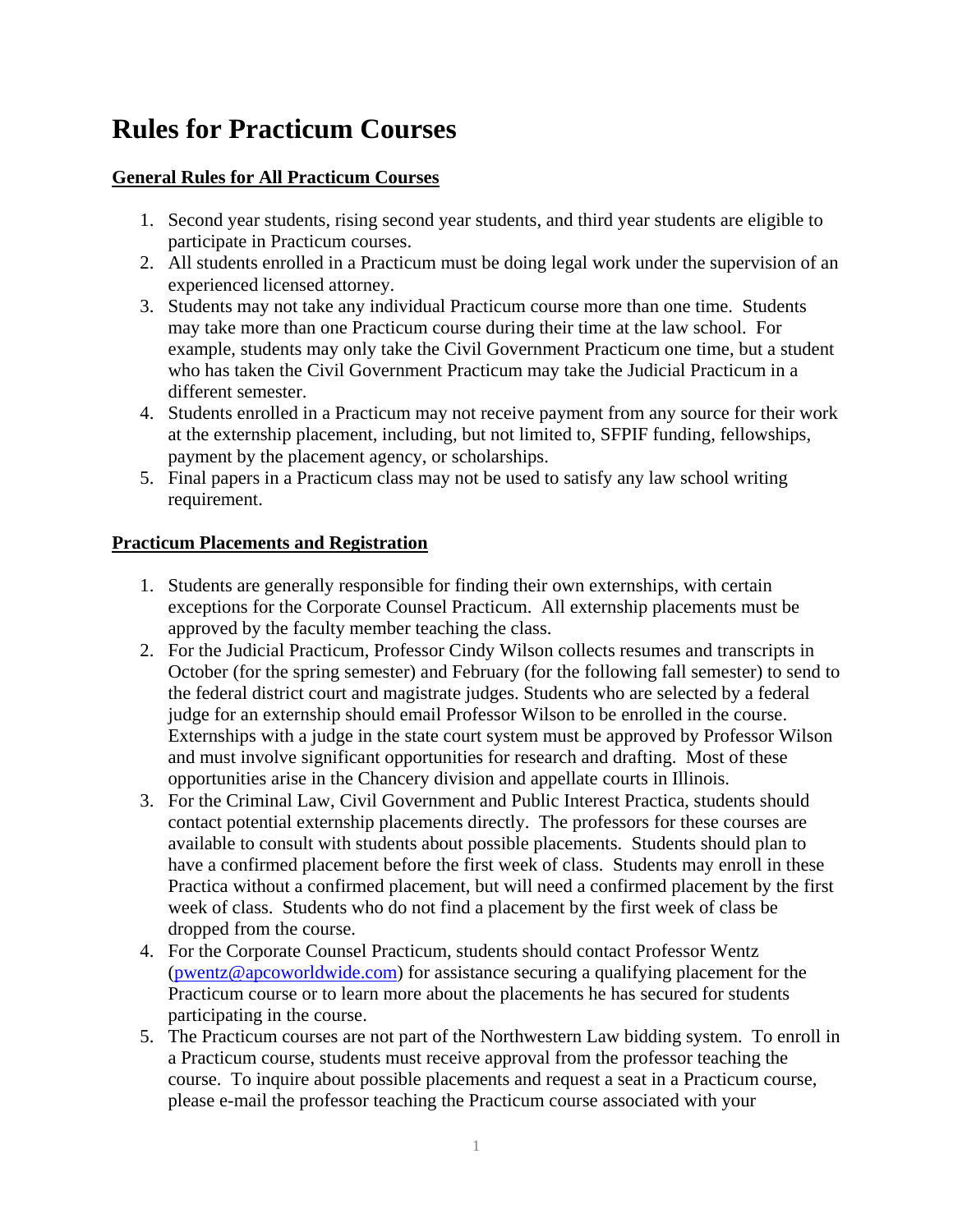placement. The professor will send a list of approved students to the Registrar, who will enroll them at a cost of 100 bid points for each student during Open Enrollment. Students without sufficient bid points will be denied enrollment.

#### **Enrollment in Other Experiential Courses While Taking a Practicum**

- 1. Students may not enroll in both a Practicum course and a live-client Clinic course during the same semester without the permission of both the live-client Clinic and the Practicum professors. The professors will help ensure that there will not be any conflicts between the two work places and that the student has sufficient time to devote to each course.
- 2. Students may not enroll in both a Practicum and an NUvention course during the same semester without the permission of both professors.
- 3. Students may not enroll in more than one Practicum course during the same semester except under exceptional circumstances with the permission of both Practicum professors and the Director of the Center on Externships.

#### **Rules for the Externship**

- 1. Students enrolled in a non-Intensive Practicum are required to work 12-15 hours each week of the semester at their externship placement during regular business hours and should plan their class schedule accordingly.
- 2. Students should plan to start their externship before or during the first week of class. Students must start their externship no later than the end of the second week of class. Students must make up any hours missed due to a starting date after the first week of class.
- 3. Students must be physically present at the externship agency for the majority of their externship hours.

## **Practicum Credits**

1. Students receive four (4) credits for completing each of the non-Intensive Practicum courses. Two (2) of those credits are attributable to the field work count as "outside the classroom" or "field placement" or "experiential learning" credits. The other two (2) credits are attributable to the work in the Practicum seminar and count as "classroom" credit. The ABA limits the total number of credits earned outside the classroom at twenty (20) (of the total number required to graduate).

#### **Summer Practicum Courses**

- 1. The General Rules for All Practicum Courses and the Practicum Credits rules above apply to Summer Practicum Courses.
- 2. In the summer, the Law School offers the Judicial Practicum, the Public Service Practicum, and the Corporate Counsel Practicum. The Judicial and Public Service courses offer both a Chicago-based and a remote class. The remote classes are available only for students with externships outside the Chicago area.
- 3. Students may enroll in only one Practicum during the summer.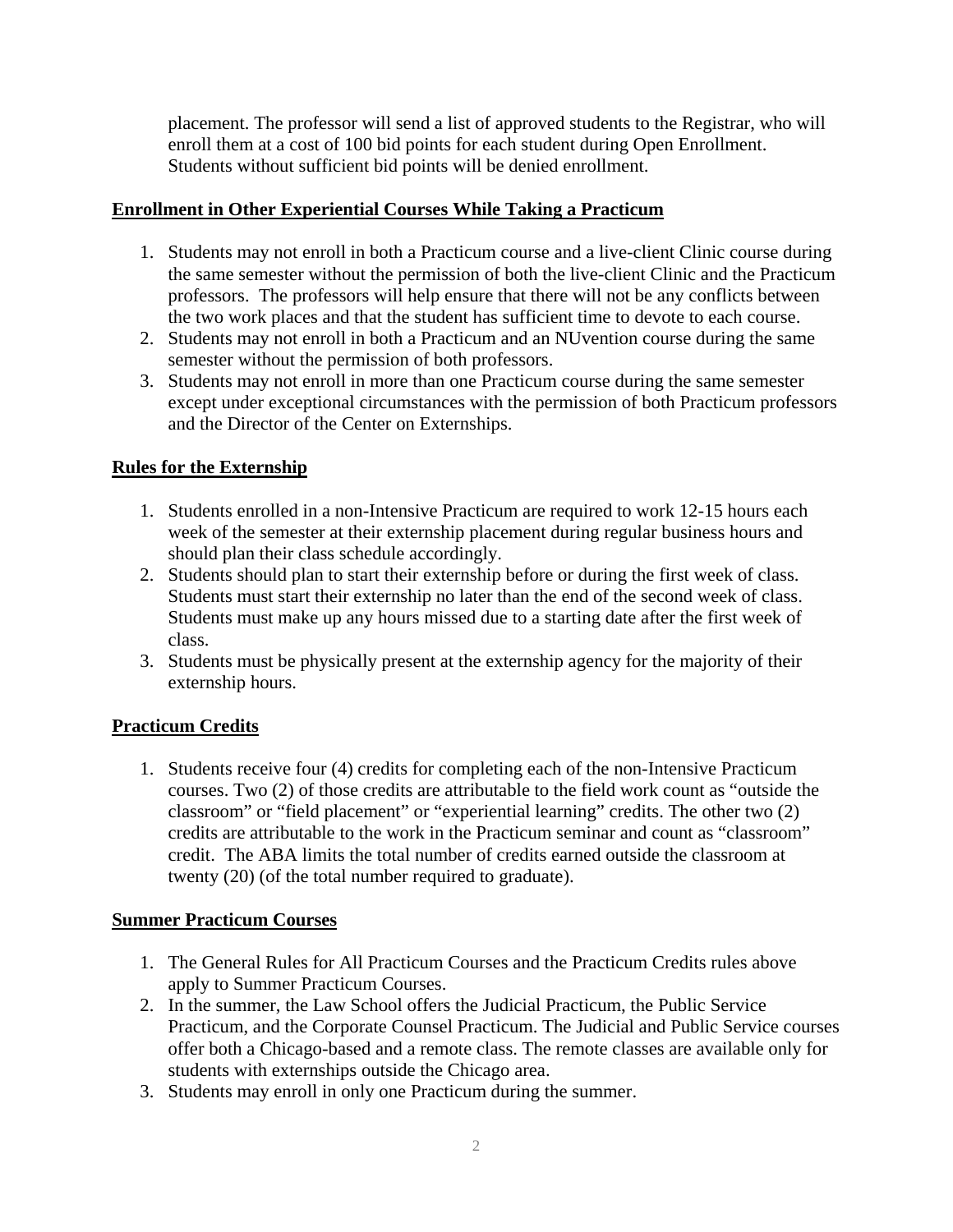- 4. Students in the Judicial Practicum and the Public Service Practicum must find their own placements and must have a confirmed placement in order to enroll. For the Corporate Counsel Practicum, students should contact Professor Wentz. [\(pwentz@apcoworldwide.com\)](mailto:pwentz@apcoworldwide.com) for assistance securing a qualifying placement for the Practicum course or to learn more about the placements he has secured for students participating in the course. Students should be aware that first priority for the summer Corporate Counsel Practicum is given to JD/MBA students.
- 5. To enroll in a summer Practicum course, students must receive approval from the professor teaching the course. To request approval for a placement and a seat in a practicum course, please e-mail the professor teaching the practicum course associated with your placement. The professor will send a list of approved students to the Registrar for enrollment.
- 6. The Judicial and Public Service classes start in late May, so students should plan any travel accordingly. The remote summer Practica will have several in-person classes in April. Class attendance and participation are an important part of each student's grade, and missing class will often result in a grade deduction.
- 7. Students enrolled in the Judicial and Public Service Practica must begin their externship by June 1. Students must work a minimum of 180 hours over a minimum of eight to ten weeks. Students are expected to make the externship their primary summer experience. A successful externship usually requires work beyond the minimum number of hours.
- 8. Students must be physically present at the externship agency for the majority of their externship hours.
- 9. The remote Judicial and Public Service Practicum classes will be taught in a synchronous distance manner, and the two credits attributable to the seminar portion of the course will count toward the twelve total credit hours of distance education allowed by the ABA and the New York Board of Bar Examiners.

#### **Intensive Semester Practicum**

- 1. Students interested in the Intensive Semester Practicum must secure an externship in a non-profit or government agency. Students must also identify a residential faculty member who agrees to supervise the academic component of the course.
- 2. Enrollment in the Intensive Semester Practicum is available only to those students whose application has been approved by the Director of the Center for Externships and the Director of the Bluhm Legal Clinic. Applications for the fall semester are generally due in May, and applications for the spring semester are generally due in November.
- 3. Students receive twelve (12) credits for the Intensive Semester Practicum. Nine (9) of those credits are attributable to the fieldwork and are graded on a Credit/No Credit basis. Those nine (9) credits are considered "outside the classroom" or "field placement" or "experiential learning" credits. The other three (3) credits are attributable to the academic work the student completes with the supervising faculty member and are graded with a letter grade. These three (3) credits are considered "classroom" credits for purposes of the ABA limit on credits earned outside the classroom.
- 4. Students enrolled in the Intensive Semester Practicum must work forty hours per week during regular business hours for the thirteen week semester.